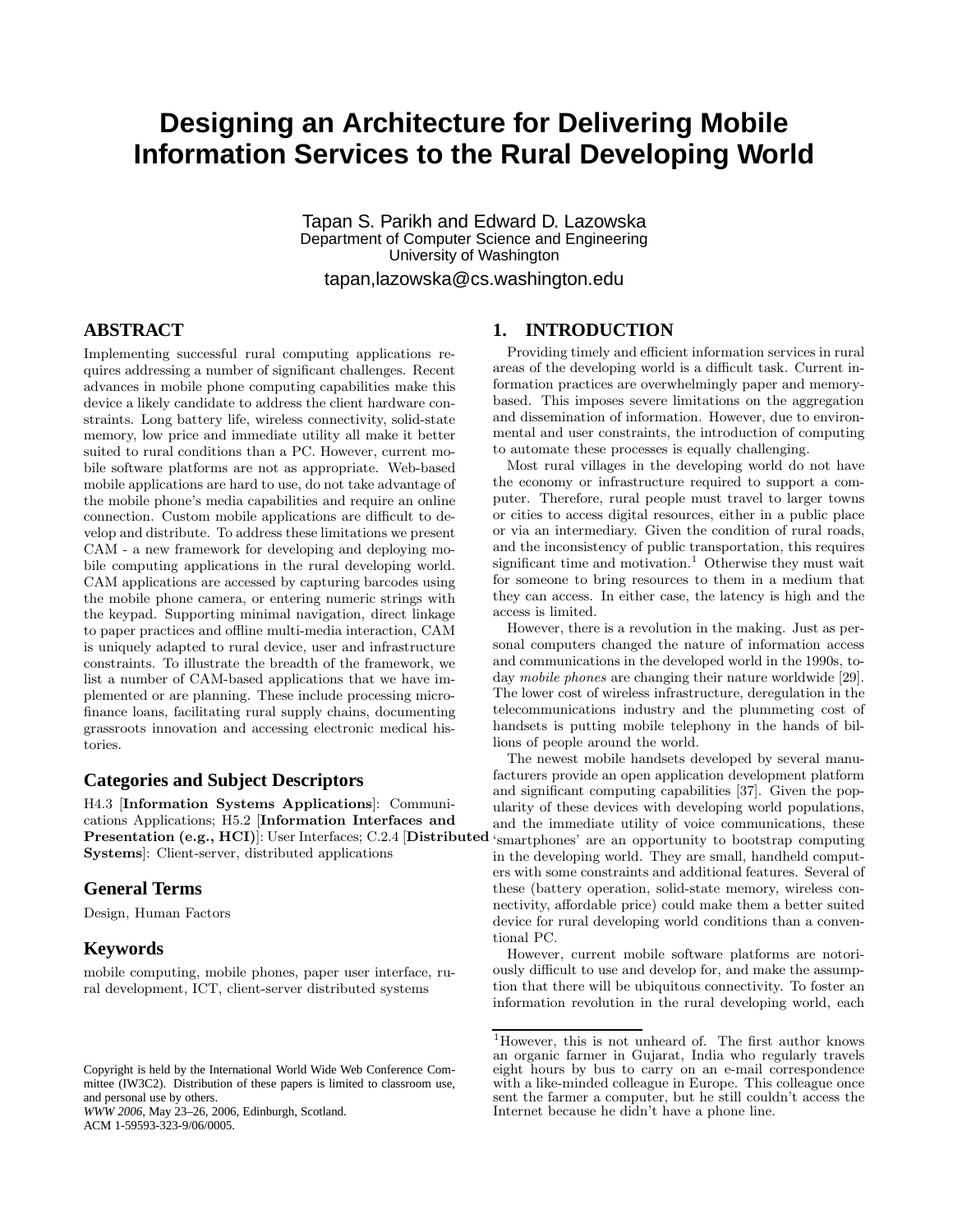of these problems must be rectified. Applications must be used by minimally educated users, developed by minimally trained developers and meant to work in a variety of connectivity and power environments. To address these requirements, we present CAM - a new framework for developing and deploying mobile applications in the rural developing world. Supporting minimal, paper-based navigation, a simple scripted programming model and offline interaction, CAM provides a platform uniquely adapted to rural computing requirements.

In prior work, we introduced the idea of processing paper documents with a camera-equipped mobile phone [23], and formally evaluated the usability of a prototype system with rural users [25]. Here we extend this work in several specific ways. We provide a detailed description of the CAM system architecture, including a new numeric navigation interface and asynchronous networking approach. We discuss the specific characteristics of the rural developing world environment that have driven the design choices we have made. We outline the advantages of our system compared to other platforms for rural computing. To illustrate the breadth of the framework, we list a number of CAM-based applications that we have implemented or are considering. We believe this description will be useful for other researchers developing rural computing systems, or are interested in using CAM for their own applications.

# **2. CHALLENGES**

Rural areas in the developing world pose a number of challenges for deploying computing technologies. In this section we discuss some of these challenges. While most of these observations were drawn from the author's experiences in rural India, they are indicative of similar conditions existing in other developing regions around the world. An appreciation of these challenges is crucial to designing a suitable system architecture.

## **2.1 Environmental Challenges**

#### *2.1.1 Intermittent Power*

The power grid in the developing world is notoriously unpredictable. Both spikes and outages are common. There is load-shedding in both cities and rural areas (scheduled power outages to conserve energy). While the authors have often enjoyed power outages as an opportunity for a restful nap or a stroll along a village road, the repercussions are not always so pleasant. A trail of fried laptop batteries and hard disks attests to this fact. A battery-powered uninterruptible power supply (UPS) is a necessity for any PC in the developing world. This creates an additional expense that consumers are reluctant to bear. Even for laptops and mobile phones, a surge protector helps to maintain the life of the battery and AC power supply.

### *2.1.2 Intermittent Connectivity*

As opposed to the temporally intermittent nature of power, connectivity is spatially intermittent. Landlines are prohibitively expensive to extend to villages with a limited revenue base. Even if a village is connected, it is probably only with low-quality copper wire. The local phone exchanges may use outdated equipment that hinders digital communications. Internet connections established over these links are slow and frequently disconnected. Cellular penetration

is growing, but thus far wireless towers are concentrated near cities, large towns and major roads. It is possible that novel wireless technologies will eventually make connectivity more accessible, but differing topographies and population densities means that some percentage of the world's population will never be within arm's reach of a connected device.

## *2.1.3 Long Travel Times*

The quality of roads is generally poor in rural areas, increasing driving times considerably. Public transportation, while ubiquitous in many countries, is also delay-prone. Several transfers may be required to travel from one place to another. Travel is incredibly time-consuming, often taking an order of magnitude more time than in the developed world.

#### *2.1.4 Variable Population Density*

One factor that varies greatly from country to country and continent to continent is population density. To note two extremes, in Bangladesh the density is over 1000 people per square kilometer, while in some parts of Central and Southern Africa it is less than 10 [28]. This greatly impacts the economics of providing information access - in countries with less density the same physical infrastructure will serve fewer people, and have a correspondingly smaller revenue base. Infrastructure technologies must be cheap and flexible enough to serve all possible conditions, or different solutions will be required for different areas.

#### *2.1.5 Lack of Secure Storage*

In the developed world we are accustomed to having an office, home or apartment that we can lock to secure expensive devices. In contrast, a typical one or two-room dwelling in a village can be shared by many family members. The notion of a locked door is virtually unheard of. The housing materials can be penetrated, especially in the tropics. The only security against theft is that someone will observe the action, or that the perpetrator will be identified through the village social network. These are both usually effective safeguards. However, it is virtually impossible to limit access from friends and relatives. The only protection against the environment is to store valuables in a more solid structure, like the village school, a business or government office. However, these structures may be dominated by the village oligarchy which can restrict access, possibly excluding lower classes and/or women. The best place for valuables is a sturdy safe.

# **2.2 User Challenges**

#### *2.2.1 Limited Education*

The low quality of schools in rural areas, and the demands of agricultural work, often force children to abandon schooling at an early age. Those that do succeed in attaining a high school or college education seek employment in the city, where salaries are considerably higher. Less educated people have difficulty with abstraction and symbolic manipulation. Many rural people, especially those in older generations, may be illiterate. If they are literate, it is almost definitely in the vernacular.

However, predicting that computing technologies will directly be used by illiterate or semi-literate people is sometimes a naive assumption. Many villages have an educated, literate member that they rely on for performing tasks be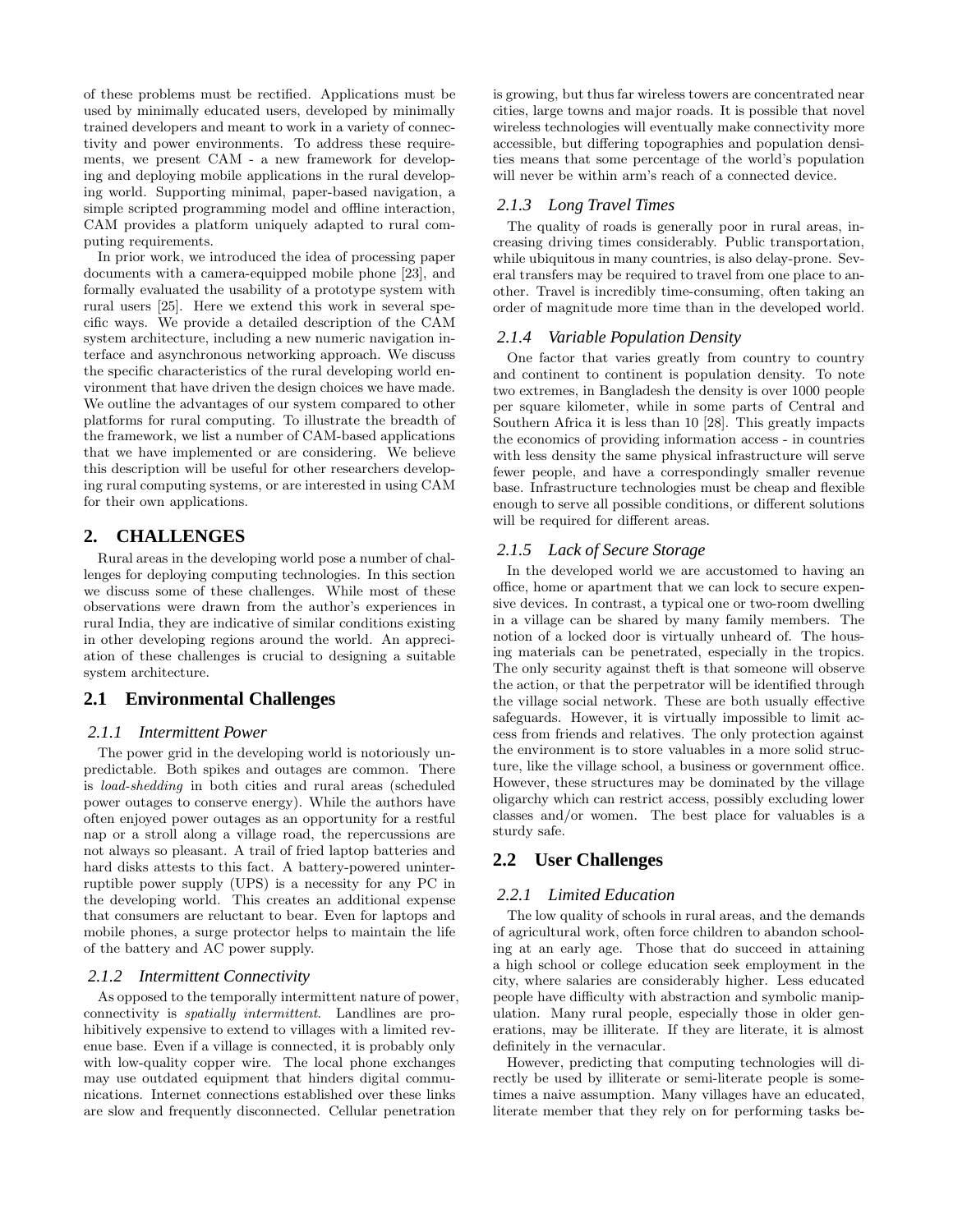yond their individual capacity. At the same time, it is important that the illiterate person understand the process, so that they can safeguard their personal interests (for example, when performing financial transactions).

### *2.2.2 Underemployment*

The lack of economic opportunity in villages, combined with the inconsistent performance of farming, creates chronic underemployment in rural areas. In large families, only the oldest sons may be accommodated in the traditional business. The rest must seek their own employment opportunities. Moreover, while farming is hard work, it is usually limited to certain seasons and times of the day. The rest of the day is spent idling in the village, at the local paan shop.

This idle workforce has been utilized by companies, banks, non-governmental organizations (NGOs) and political organizations working in rural areas. By hiring young, highschool educated *field agents* to travel from village to village, they can build an affordable and effective service delivery channel in rural areas. Sometimes paid on commission, field agents are benefited by knowledge of the local people and culture, and are accustomed to rural travel and living conditions. This model is common in microfinance, microinsurance, primary health care, and in retail supply chains, among other sectors.

#### *2.2.3 Limited Disposable Income*

Almost all of poor people's income goes towards their livelihood and social requirements [33]. Very little money is left for leisure or exploratory purchases. Given the dramatic difference in income and expenditure levels between cities and villages, electronic devices must be shared to even be within reach for most rural populations. A new system or technology must fulfill an immediately perceived need to be relevant in this context.

# **2.3 Things to Avoid**

Given our experience developing rural computing applications, we list several features that pose particular difficulty for this domain.

#### *2.3.1 Text*

Text is not only a problem because of limited literacy. Hardware and software constraints make entry, storage and display of local-language text difficult. Keyboards are designed for English. Keyboard mappings for other languages are difficult to standardize or remember. Unicode character representations are Western-centric, and do not always adequately capture the intricacies of other scripts. Rendering complex scripts requires support at the operating system level. Fonts can be expensive, difficult to find, and based on non-standard encodings. It is difficult to manage the consistency and quality of translations across unfamiliar languages. Meeting these requirements dramatically increases the technical complexity of a development project.

#### *2.3.2 Abstract Navigation*

Users with a limited education have difficulty applying abstractions or understanding symbolic manipulation. Rural people are accustomed to the direct manipulation world of farming and labor. In our earlier experiments, we found that getting uneducated users to understand the notion of menus, screens, and windows was an altogether unsuccessful exercise [24]. While it is *possible* for users (especially the young and the high-school educated) to grasp WIMP (windows, icons, menus, pointer) concepts, it adds significantly to the training and documentation requirements of computing systems. For some users, no amount of experience will make them truly comfortable (as anyone with a computer-fearing parent or grandparent can attest).

## *2.3.3 Excessive Documentation*

The primary medium of communication in rural villages is word of mouth. Any system that requires excessive documentation will limit its reach to those that can access and consume that knowledge. On the other hand, a system that is easy enough so that users can learn how to use it from one another will have a much wider reach. The best way to leverage the strength of rural social networks is by making the operation of the system conveyable by word of mouth.

#### *2.3.4 Personal Devices*

A personal device is a completely foreign concept for developing world cultures and economies. Mobile phones, computers, televisions, radios, etc. are almost always shared by many people from the family and community. Not only is this often the only way for communities to afford these devices, but Western notions of privacy and personal property have very different applications in rural villages.

#### *2.3.5 Online Interaction*

As discussed earlier, rural areas have spatially intermittent connectivity. By requiring online usage of an application, villagers would have to travel to a connected location to access it. As discussed earlier, this can be very inconvenient, possibly taking an entire day.

# **3. LIMITATIONS OF CURRENT MOBILE APPLICATION PLATFORMS**

Mobile phones seem like an excellent way to introduce information technology to the rural developing world [29]. Their low cost, long battery life and immediate utility directly address several of these challenges. Moreover, because they are portable, they can be carried back and forth between connected and disconnected regions, ferrying data back and forth [27]. While still requiring travel, now one device and one person can perform this task on behalf of a village or region. Field agents carrying mobile devices can offer a variety of services to rural residents. Wireless infrastructure exists in almost every country, making this approach flexible enough to deploy anywhere.

However, while mobile phone hardware is well-suited to rural conditions, the same can not be said about software. Mobile web interfaces are notoriously hard to use, even for developed world users. Typing URLs with a numeric keypad is slow and painful. Therefore, users must rely on a portal or set of bookmarks to access web sites. Most web pages are designed for larger screens, making navigation within a page also problematic. Interaction is based on a constrained rendition of the WIMP metaphor that is awkward at best. Mobile phones also do not provide any way to work with web content without an active connection. Moreover, most web-based applications do not take advantage of the builtin features of mobile phones, like a microphone, speakers or even a camera.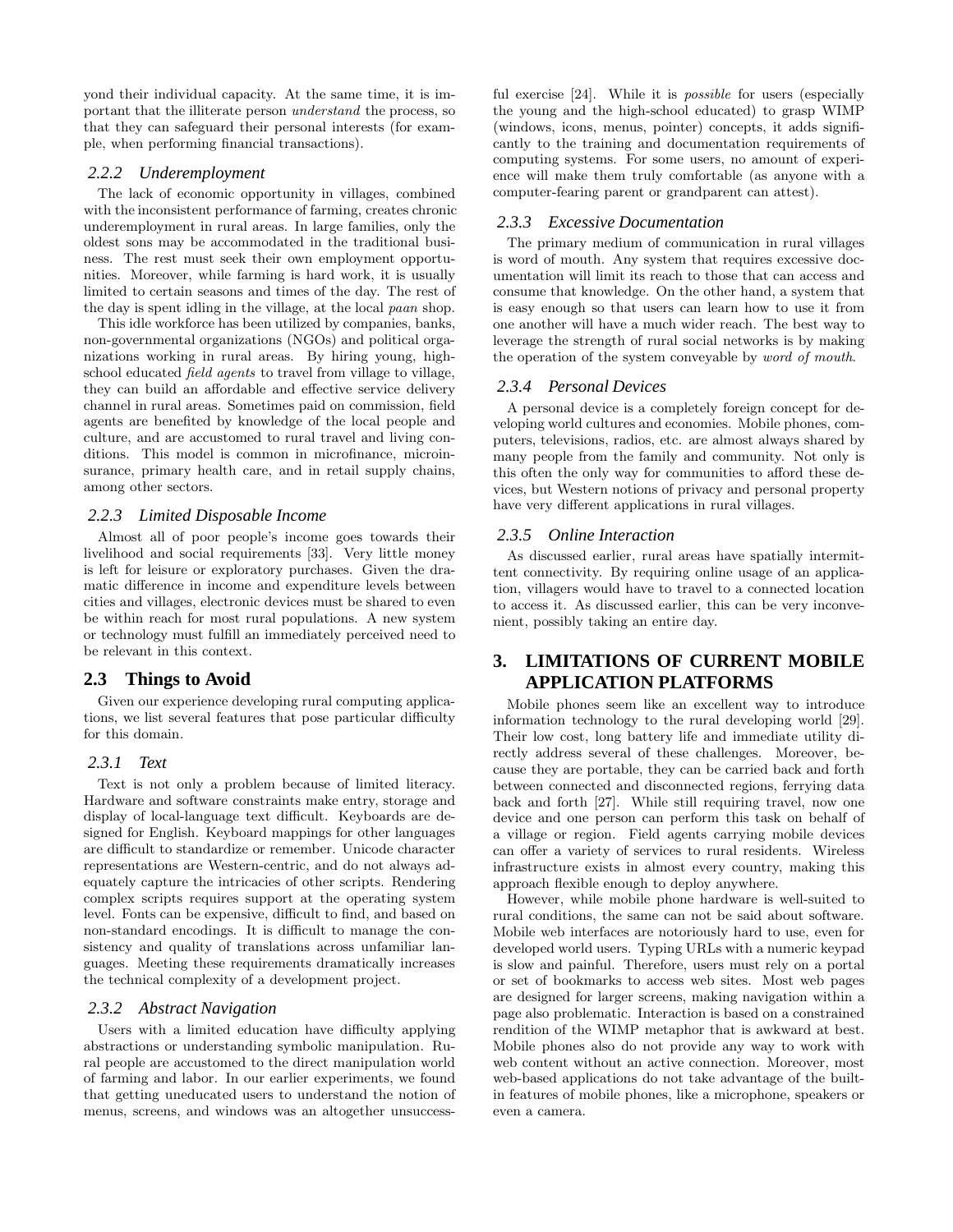Developing custom applications for mobile phones is becoming more common. However, this requires knowledge of new APIs (some of which require expensive licensing). Distributing applications is cumbersome. Either providers must push content to users, or users must navigate to web sites and download the software. Due to the difficulty of using mobile web browsers, the easiest way is often to use a PC to download the installer and then transfer it to the phone using bluetooth or USB.

# **4. THE CAM ARCHITECTURE**

In this section we present CAM, a mobile phone application platform that addresses these software limitations. By supporting minimal, paper-based navigation, a simple scripted programming model and off-line multi-media interaction, CAM provides a platform uniquely adapted to rural computing requirements.

## **4.1 System Overview**

The driving element of the CAM architecture is a mobile phone application called the CAMBrowser. CAMBrowser has been implemented for several Nokia phone models based on the Series 60 platform [37]. (We intend to port this application to other mobile platforms in the future.)

Users navigate within and between CAM applications by capturing barcodes using the mobile phone's built-in camera, or by entering numeric strings. These barcodes and numbers can be printed directly on paper forms for ready access (see Figure 1). Forms-based data entry is extremely common in the developing world. CAMForm analogs of existing paper forms serve as efficient offline clients for CAM applications. Data is first entered on paper, from where it is transcribed, processed and uploaded using the CAM-Browser. Data transfer can happen either immediately, or later when the phone has a connection.

The CAMBrowser downloads and executes applications written in Simkin, an XML-based scripting language including support for function calls, control flow, arithmetic and basic datatypes [38]. CAM provides an API for accessing the mobile phone's user interface, networking and multimedia input and output capabilities. Applications are downloaded on demand from an online source, either via the web or a multimedia message (MMS). The XML is cached locally on the phone along with its associated binary data, in a directory structure organized according to the server and application ID.

In the following sections we describe the details of the CAM architecture, including its navigation, content development and networking features, and discuss how each of these addresses the rural developing world's computing requirements.

#### **4.2 Navigation**

In an earlier design experiment, we observed the navigation difficulties encountered by semi-literate rural users when using a traditional PC interface [24]. These problems can be exacerbated by the limited display and input capabilities of a mobile phone. Even if users are literate, traditional menu-based navigation is complicated, especially on a mobile phone, requiring significant time to understand and convey. Moreover, in a menu-based system, only a limited number of options can be accessed at one time. Other researchers have noted the difficulty of hierarchical navigation



Figure 1: An example CAMForm, for submitting a microfinance loan application.

for rural users [3]. Entering a URL in English using a numeric keypad is completely unrealistic for these users.

To circumvent the limitations of standard navigation methods, we have taken a different approach. Applications and application functions are indexed using numeric strings, encoded either as barcodes to be captured via the mobile phone camera, or as numbers to be entered via the keypad. Both barcodes and numbers can be printed on paper forms. In this way navigation is directly tied to a paper representation of the task. The paper form also serves as a local record of the action if a printer is not available.

For barcode recognition and generation, we are using the open source toolkit developed by Rohs and Gfeller [32]. This includes a 2D barcode recognition library for Nokia Series 60 phones. A user can capture a barcode by taking a picture of it using the mobile phone camera. Each barcode contains 83 bits of data, 7 of which are being used for error correction (leaving 76 bits of effective data carrying capacity). Several barcodes can be detected from a single camera image.

To navigate to a new application, the user captures a barcode in the top-left corner of a CAMForm (see Figure 1). This barcode has its first two bits set to 0. The next two bits represent the protocol to be used for downloading the code and data (currently either HTTP or SMS), and the next 48 bits encode the address (either an IP address or an SMS phone number). The last 24 bits specify a server-specific application index. Application code and data is requested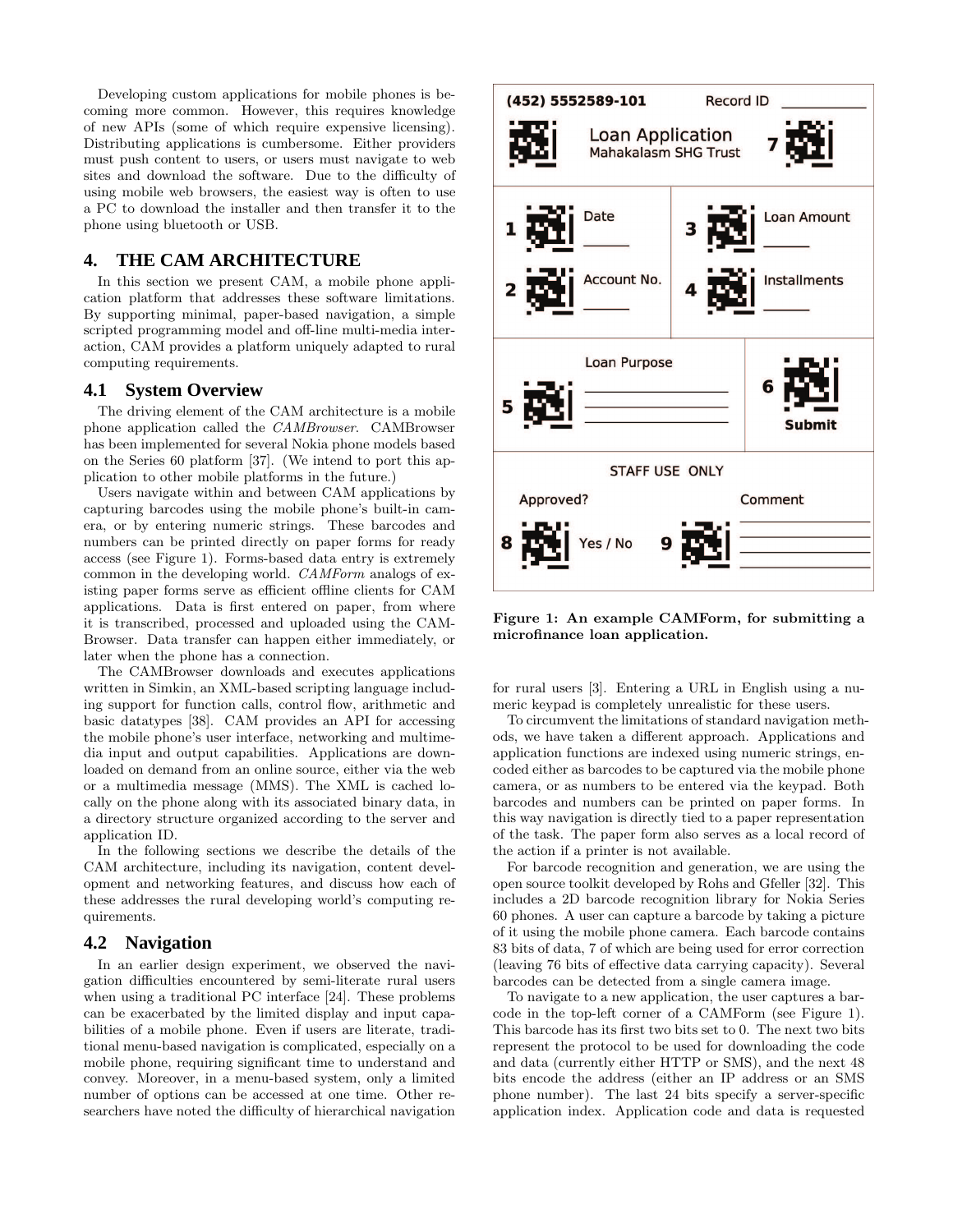from the server and cached locally on the phone for offline access (this will be discussed in the networking section).

The same application can be accessed by entering a numeric string using the phone keypad. This is useful for mobile phones without a camera, or for applications that do not have an associated paper representation. The numeric string can be structured like a phone number, providing a familiar metaphor for rural users. An application is "dialed" by first entering an arbitrary length phone number (or 12 digit IP address) for the server, a '\*' delimiter (two '\*'s for a IP address), and then a server-specific application ID. If the address or phone number is omitted, it is treated like a local application (the equivalent of accessing localhost in a web browser).

# **4.3 Content**

Users navigate within an application in a similar way. The functions exported by each application are specified as elements in an XML file, written in the Simkin scripting language. Barcodes with the first two bits set to 1 refer to application functions. The next 8 bits specify an applicationspecific function ID (each application can export up to 256 unique functions). The rest of the bits in the barcode are sent to the function as a static parameter.

Using the keypad, functions are accessed by entering just the numeric function ID. Parameters can be specified using an optional '#' delimiter. This string can be concatenated at the end of the application string described in the previous section, separated by another  $\#$  delimiter. This creates a unique numeric URL that can be used to remember and share references to arbitrary application functions. Table 1 details the barcode and numeric keypad inputs used to access various CAM applications and functions.

If an application is linked to a forms-based process, the barcodes and IDs for functions can also be printed on forms for contextual access. These CamForms are designed using standard word processing software. Barcodes are generated using a PHP script, and pasted into the forms manually. We are currently designing an IDE that will support integrated authoring of CAM forms and applications.

Figure 1 shows a CAM-enabled loan application designed for a microfinance institution. The barcode in the top right, when clicked, activates a function that displays a sequence of prompts for the user to enter each of the values from the form. A section of the code for this function is shown below. input date, conf note, recordaudio and put are all CAM API functions. A full list of API functions is given in Table 2.

```
<function name="7_click" params="param1">
```
...

- if (!input\_date(date, "dprompt.wav", "dprompt.bmp")) return false;
- if (!conf\_note("purpprompt.wav", "purpprompt.bmp")) return false;
- recordaudio("data\".recordid."\purp.wav");
- if (!conf\_note("cprompt.wav", "cprompt.bmp")) return false;
- put("mms","+12065551695","data\".recordid."\"); </function>

The prompts are displayed in sequence rather than laid out spatially (like in a web-based entry form). This is better suited to the small screen of the mobile device, on which it is difficult to display or enter several pieces of information at



Figure 2: On the left, reviewing an entered value by focusing on a barcode. On the right, clicking brings up a prompt for editing the value. An audio prompt is also played.

one time. We call this "wizard" interaction, as it resembles the task wizards used for installing or configuring software applications. Users are guided step-wise through the process, reducing navigation requirements. This method avoids "decision points", where the user has to cognitively pause after each action to decide what to do next, and how to do it. This pause can create unnecessary confusion for novice users. Instead, in our system, users just choose a high-level task and then follow the prompts.

Figure 2 shows a CAM prompt in the regional Tamil language. However, the mobile phone operating system does not support Tamil data entry or display. The text is displayed as a bitmapped image, accompanied by a voice clip indicating the name of the field. Every CAM prompt can be associated with arbitrary audio and graphics. This increases the flexibility of the system, especially for dealing with unsupported languages or illiterate users. Even if someone else is performing the task, an illiterate user can listen and hear the prompts as data is being entered. The audio feedback contributes to the wizard metaphor, making the interaction proceed like a conversation between the user and the device. The device asks a question, and the user answers. When we tested a CAM application in rural India, some users didn't even look at the screen prompt before entering a value [25].

To address the problem of local language textual input, we took a different approach. Most of the values to be entered from the form in Figure 1 are numeric values. Instead of asking for the loan applicant's name or login, we rely on a numeric account number. The loan purpose is captured by recording an audio clip. We could have also prompted the user to capture an image of the entire form, or a specific entry field. If required, voice and image data can be transcribed later at the bank office, where a PC is available,

| Application |                                            |  |
|-------------|--------------------------------------------|--|
| Barcode     | 00-Protocol(3 bits)-Addr(38)-AppID(24)     |  |
| Numeric 1   | [Addr-*]-AppID-[FuncID[#Param]]            |  |
| Function    |                                            |  |
| Barcode     | 11-FuncID $(8 \text{ bits})$ -Param $(66)$ |  |
| Numeric     | $FuncID[\#Param]$                          |  |

Table 1: Barcode and numeric inputs for accessing CAM applications and functions.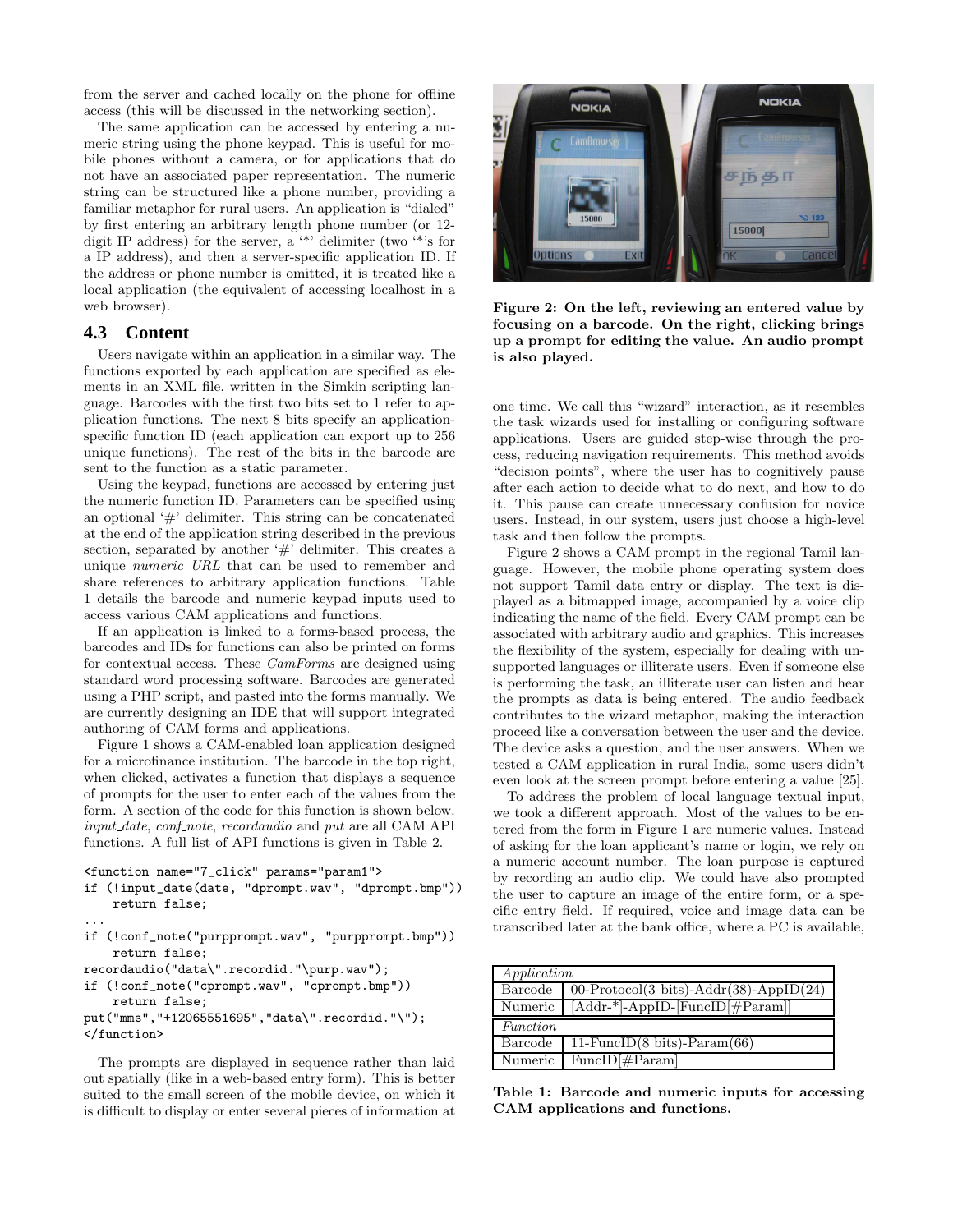| <i>input int, input date, in-</i><br>put_password, input_pin,<br><i>input_phone_number, in-</i><br>put_time, input_number, | Prompts asking the user to en-<br>ter different kinds of values |
|----------------------------------------------------------------------------------------------------------------------------|-----------------------------------------------------------------|
| <i>input_text</i>                                                                                                          |                                                                 |
| record audio.                                                                                                              | Ask the user to record an audio                                 |
| take picture                                                                                                               | clip, or take a picture of a form                               |
|                                                                                                                            | or other object                                                 |
| message_note, conf_note                                                                                                    | Send a message to the user, or                                  |
|                                                                                                                            | display a confirmation dialog                                   |
| <i>get</i> , put                                                                                                           | Retrieve or submit application                                  |
|                                                                                                                            | data to the server using using                                  |
|                                                                                                                            | http, sms or mms                                                |
| encrypt, decrypt                                                                                                           | Encrypt or decrypt application                                  |
|                                                                                                                            | data with a specified key                                       |
| sms, mms, email                                                                                                            | Send arbitrary messages                                         |
| <i>phonecall, browser</i>                                                                                                  | Make a phone call or launch a                                   |
|                                                                                                                            | web browser                                                     |
| log                                                                                                                        | Write a string to the applica-                                  |
|                                                                                                                            | tion log                                                        |

Table 2: Functions provided by the CAM API. All prompts and messages can be accompanied by arbitrary audio and/or images.

to be performed by staff trained in local language keyboard input. We can refer back to these transcribed records using a numeric identifier, like we did with the account number.

After data has been entered, the user can review the entered values before submitting them to the server. By focusing the mobile phone camera on a barcode associated with a form field, the current value is displayed on the screen, next to the value entered on paper (see Figure 2). By focusing on the loan purpose field, the recorded audio clip is played. If any of the values is incorrect, the user can capture an image of that barcode, displaying a prompt to edit the value. The implementation is the same as that for other functions. Each barcode is linked to separate scan and click callback functions. When scanned, the value returned by the scan callback is displayed. This is the value of the field. When clicked, a prompt is displayed to edit the value. Example scan and click callback functions are shown below.

```
<function name="1_scan">
return date;
</function>
```

```
<function name="1_click">
input_date(date, "dprompt.wav", "dprompt.bmp");
</function>
```
## **4.4 Networking**

The first time CAMBrowser encounters an application, it attempts to download the code and data from the specified server. The barcode or numeric string specifies the protocol to submit the request. Currently, the options are sending a HTTP request to a web server, or a SMS to a phone number. In the first case, the response is received immediately as XML over HTTP. In the second case, the application code and data is sent by the server as a MMS message with a SIS attachment. A SIS file is a self-extracting installer for the Series 60 platform.



Figure 3: An example set of steps in accessing and using a CAM application. Except for steps 4-5, there can be arbitrary time and distance between each step, supporting an offline, asynchronous interaction model appropriate for rural areas.

The SMS-based method supports offline use. The first time a disconnected phone tries to access an application, it might not be available. As soon as the browser sees the form, it creates a SMS request, which is cached in the phone's outgoing message queue. The message will automatically be sent when the phone enters a connected area. After the SMS is received by the server, it sends back the appropriate SIS file to the sender as a message attachment. The phone will automatically download the message if it is connected. When the user opens the message, they will be guided to install the application in the proper location. The complete code for the application is then cached on the phone for offline use. The next time the phone returns to the village, the application can be used.

Eventually some applications may have to be flushed from the cache to make room for others. By implementing an intelligent caching scheme, we can ensure that the most frequently used applications are retained. This has not been a requirement thus far due to the small number of CAM applications that have been developed. All of these easily fit within the available flash memory of the phone (32 MB, expandable to 1 GB). The user can also manually request a flush of the local cache, or force a server refresh of a particular application. The CAM API supports sending a refresh request to the server programmatically.

Application data is also cached locally. Captured data values are stored as XML, while recorded audio and images are stored as binary files. This data is stored in a specific directory for each application. Multiple records can be cached by further sub-dividing this directory using a unique numeric ID for each record instance. This record ID can be printed on a form (either as a numeric string or barcode), or automatically generated and displayed when first saving the data. The user can copy the generated ID back to the form for future reference (for example, in the top right of Figure 1). Later, the user can review or edit previously entered records by entering the right ID or barcode.

The phone's memory serves as a local cache of the data stored on the server. The application can programmatically copy the data for any directory from the phone to the server, and vice versa. This is accomplished using the get and put functions. For a put, the application sends data either as a HTTP POST request, or as an attachment to a MMS message. Once again, the MMS message is cached in the outgoing queue until a connection is available. The application is responsible for choosing the right protocol based on its requirements, the configuration of the server and the available connections.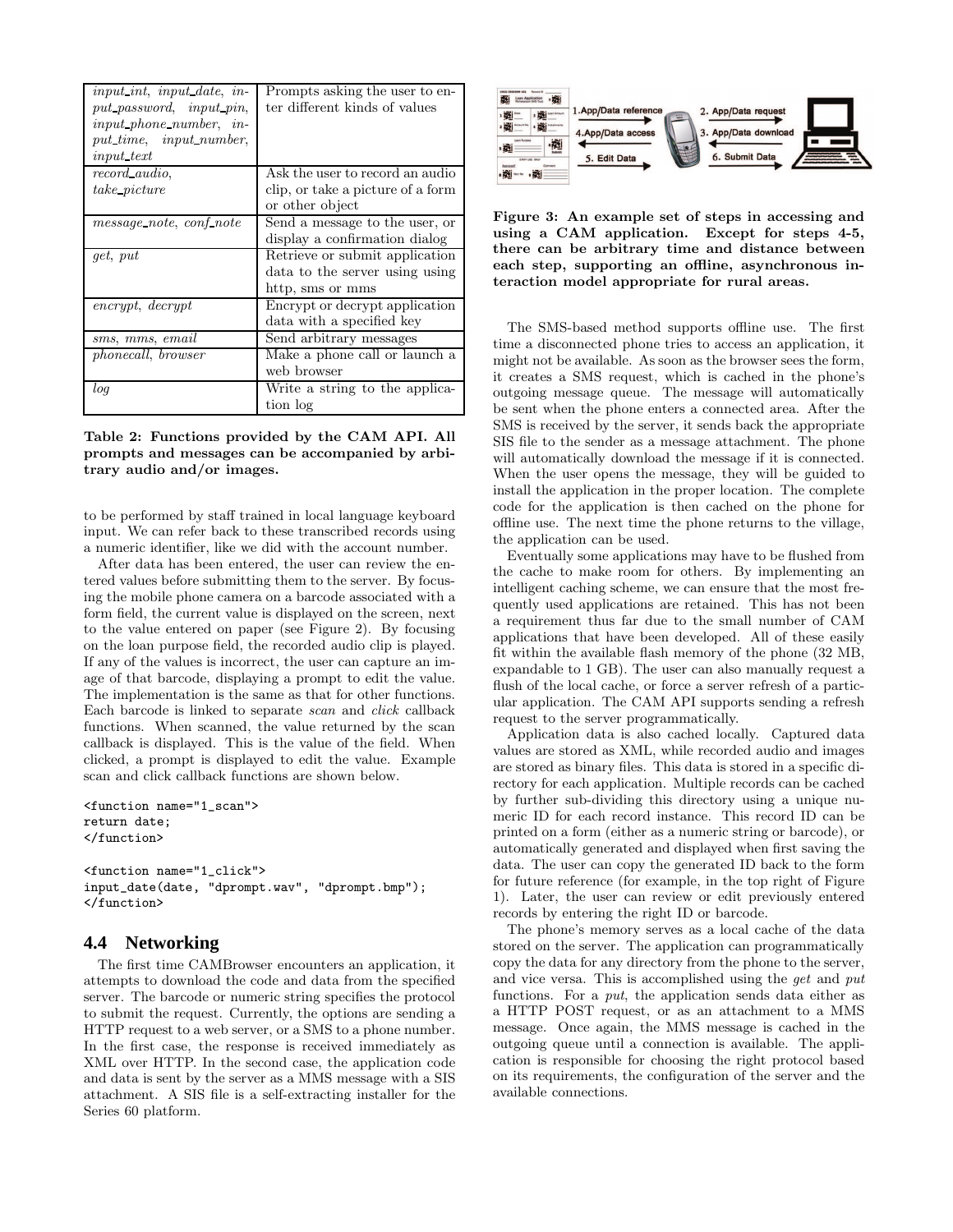

Figure 4: A bank field agent processing loan applications using the CAMBrowser during our initial usability trials.

The get function works in a similar way, using either HTTP or SMS. In the former case, a HTTP GET request is sent to the specified server, with an optional set of parameters. The response is sent as a XML message. Again, SMS can work in an offline fashion. The request is cached in the outgoing message queue until the phone is connected. The response is sent as a SIS file attached to an MMS message. If a get is issued in an offline environment, the requested data will be downloaded and cached by the next time the phone returns to the village.

Data can be encrypted using an encryption key printed as a barcode. This barcode remains with the end user, precluding others from accessing the data without it. Later, when the user wants to access the data again, he or she can provide the associated decryption key to the CAMBrowser application. A password or PIN provides additional security.

Trying to access an application that is not cached on the phone generates an implicit get request for the application directory. Similarly, if the user is trying to access a record directory that is not cached, a *get* request for the record subdirectory can be issued. In this way, users can request data for a specific set of records without the phone having any prior knowledge of the application. Given the high latency of the village roundtrip, it is important to capture as many data requests as possible up front.

The server-side functionality can be implemented in a variety of ways. It can be a standard web application backed up by a database, or it can just be a simple filestore. The server can receive and process SMS and MMS messages via an attached phone with its own phone number. The serverside application is responsible for maintaining coherency and ordering conflicting messages in a logical way.

# **5. AN EXAMPLE SCENARIO**

To better illustrate the actual operation of a CAM application, we describe the microfinance loan application scenario in more detail. We are developing this system for deployment with a microfinance institution in Tamil Nadu, India.

Many banks and microfinance institutions in the developing world are interested in building relationships with rural microfinance groups. They hire field agents to interact

with villagers, and assess lending opportunities. While in the field, agents distribute loan application forms to those people interested in obtaining a loan.

Prospective clients fill out these applications at their leisure. If they are illiterate, a literate friend or family member can help them. The loan application includes fields for the client's current account number, the desired loan amount, term, and the loan purpose. The loan purpose is a summary of the client's reason for requesting the loan (buy livestock, start a small business, pay for health bills, etc.).

The next time the field agent comes to the village, he transcribes the loan applications using his bank-issued mobile phone. First he captures the application ID, which loads the appropriate CAM application. It is likely that the application is already cached on his phone (if not, it will be the next time he comes). The agent then captures the barcode in the top-right to enter all of the data from the loan application. Guided by the prompts, he enters the account number, the desired loan amount, the loan term and captures an audio clip of the client recounting the intended purpose of the loan.

The client listens to the audio prompts to follow along in the process. If he wants to verify that the data has been entered correctly, he can ask the agent to focus the camera on each of the fields to display the entered values. Once they are both satisfied, the agent captures the 'Submit' barcode to generate a MMS message. The message contains a XML file with the entered data, and an audio recording of the loan purpose. This MMS file is cached in the outgoing message queue. It will be sent when the field agent travels on the highway (a connected area) on his way to the next village. The client keeps the paper form for his own records.

At the bank office, the manager reviews his incoming messages and sees the new loan applications. Based on the purpose of the loan, and the clients' past credit history, he decides which loans should be issued. He uses a web-based interface to enter the corresponding approvals in the database. These decisions are automatically packaged in a SIS file and sent to the field agent's phone as a MMS message.

When the agent opens the message, new XML files are placed in the directory corresponding to each form instance. By reviewing the 'Accepted' field on each form, both the field agent and the client know which have been approved. The clients whose loans have been approved are asked to come to the bank branch to collect their money. For those that were denied, the bank manager includes an audio or textual comment indicating the reason. A summary can be hand copied to the paper form for later reference. The whole loan application process has been accomplished without the field agent ever having to return to the distant bank office.

# **6. ADVANTAGESOF CAMAPPLICATIONS**

In this section we outline some of the advantages of the CAM platform for developing rural computing applications.

• Easy to Use - CAM interaction is based on simple primitives that do not require knowledge of extended metaphors. Learning to use an application is as easy as taking pictures of barcodes, or entering numeric strings, and then following the prompts. The limitations of the smaller display and a numeric keypad dovetail nicely with this approach. During usability testing of a CAM application with microfinance field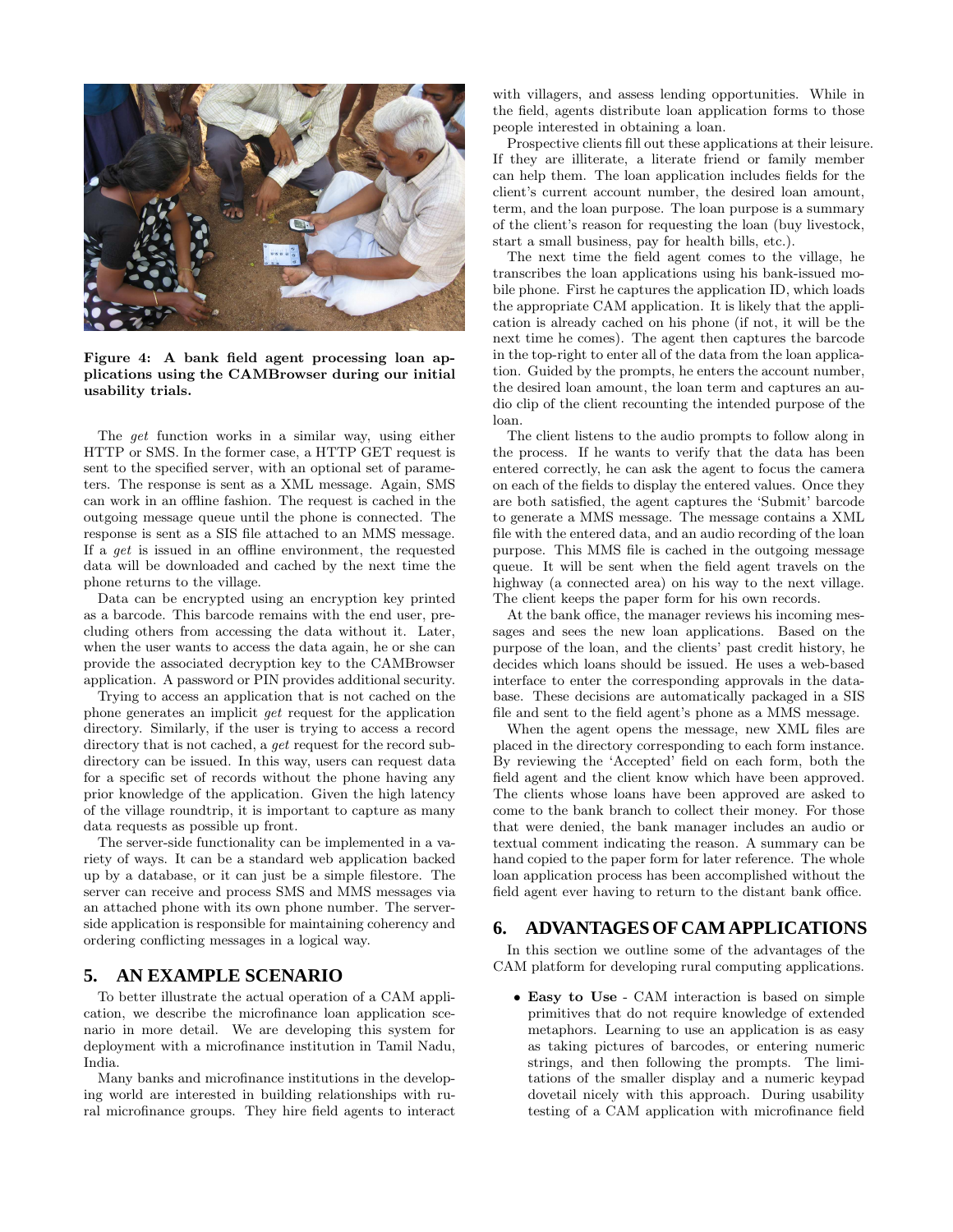agents, we found that all users were able to use the system effectively with a few minutes practice [25].

- Easy to Document This understanding is easily conveyed from person to person, without training or user manuals. In our testing, users explained the system to each other without any intervention. Being able to convey knowledge of how to use the system by word of mouth will allow CAM applications to scale virally and increase their impact correspondingly.
- Tied to Paper Forms By linking CAM interaction to forms, the process becomes more familiar to users accustomed to paper-based tasks. Preliminary data entry can be done completely offline, without access to a phone. Query results can be sent as printed, possibly interactive reports. Given that one phone is probably being used for many tasks in many villages, this maximizes the efficient use of available time and resources. When the phone is available, data entry and review is done in the direct context of the paper form, reducing errors and increasing the trust of village users.
- Localized without OS support Using audio and graphical input and output, a paper-based UI and a numeric index to applications and data, CAM applications can be localized even without OS-level support for the target language. Given the tremendous variety of languages and scripts in the developing world, and the difficulty of developing applications for languages not supported by the OS, this removes a tremendous practical obstacle to application development.
- Easy To Distribute Because most people will not have their own dedicated device, distributing electronic references to applications and data to individuals is not feasible. By referring to applications and data using paper forms and numeric strings, they can be distributed via both person-to-person and paper-based channels. These can be exchanged without any access to a device.
- Can be used Offline CAM applications can be used without an active Internet connection. While this increases the latency of information exchange, it is still much better than having to make a trip to the city for each task individually. Users can also perform preliminary data entry on paper forms without having access to any technology, providing another level of offline access. This improves the efficiency and accessibility of the system, given the high person / device ratio,
- Easy to Bootstrap Due to the demand for voice communications, a mobile phone is much easier to introduce to rural areas than a more expensive and less immediately useful PC. Service providers can generate an initial revenue stream by offering calling services [9]. Later, other applications can be bootstrapped as demand increases and network effects set in.

# **7. EXAMPLE APPLICATIONS**

In this section we describe some applications of the CAM platform. The first three we are currently implementing and deploying in collaboration with our NGO partners. The other two have been discussed with possible collaborators.

- Capturing Microfinance Transactions Once microfinance loans have been issued, cash transactions have to be recorded to monitor timely repayment. We have developed CAM-augmented receipts to be used by field agents when collecting repayments from clients. These transactions are aggregated in a centralized database, where they can be reviewed by bank staff to ensure the repayment of loans, and that field agents are doing their job effectively. After hearing about our trial deployment with one microfinance institution, several more have expressed interest in adopting the same model.
- Ordering Groceries One of these microfinance institutions operates a community grocery store. The community pools money every few months to buy household necessities (rice, grains, oils, etc.). Buying items in bulk allows the local people to purchase at better prices and get better quality. Using CAM, we have developed an application for villagers to submit their monthly orders to the grocery electronically. The grocery manager is able to better plan for that month's purchasing and avoid excess inventory.
- Supply Chain Tracking We have developed CAMaugmented forms and shipment labels to monitor the distribution of products in a rural supply chain. These are going to be tested by a company involved in the manufacture and sale of health products in rural areas. Using this data, the company will monitor inventory levels in rural warehouses, and assess the performance of their traveling salesmen (i.e. field agents).
- Documenting Village Inventions The authors previously helped develop a PC-based application for documenting rural innovations [12]. Farmers or other rural people who had developed a new agricultural practice or other invention (farm implement, organic pesticide, livestock health treatment, etc.) used a PC to submit basic data about their creation. These submissions were viewed by other farmers, scientists and researchers, who could provide comments and feedback, after trying out the idea on their own. Field agents were employed to capture audio and video documenting the most promising inventions. Using CAM, we can provide a much cheaper and more scalable way of collecting and distributing this data.
- Linking to Electronic Medical Records Poor patients often receive inconsistent medical care because different providers don't know about their existing conditions and treatment history. Using CAM, every patient can be linked to a electronic medical history that is updated on each visit. This record can be accessed either via a barcode printed on a document carried by the patient, or by using a patient-specific numeric ID.

# **8. RELATED WORK**

The CAM system draws upon prior research in three areas: mobile user interfaces, paper user interfaces and storeand-forward networks based on transport of physical media.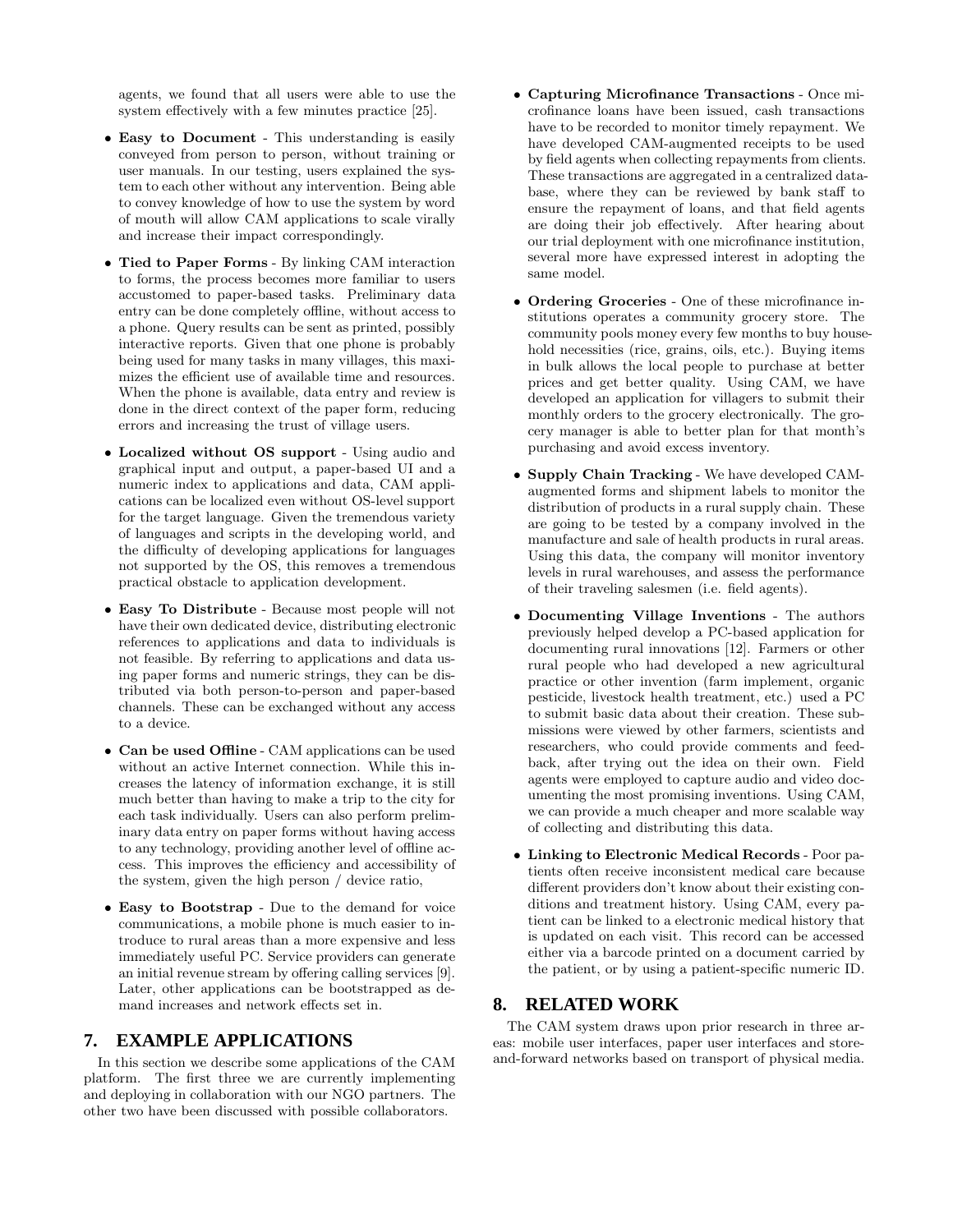# **8.1 Mobile UIs**

Many researchers have looked at the problem of interacting with content given the limited display and input capability of mobile devices. Most of the early work in this area used a proxy server to optimize web pages for presentation on a mobile device [14, 8, 2, 7, 34]. Both these and later projects relied on spatial techniques like text summarization and fragmentation, scaling of images, non-speech audio, thumbnail and fisheye views to display and interact with desktop content on a smaller screen [5, 18].

The Satchel project used lightweight electronic tokens to work with and share documents, reducing bandwidth and storage requirements on the mobile device [19]. Pascoe et al. designed a PDA application for mobile fieldworkers studying giraffes in Kenya. They observed that displaying prompts in sequence made the interface easier to use if the user was moving or occupied by another task [26].

The Wireless Application Protocol (WAP) is a specification used to develop custom web content for mobile devices [35]. However, researchers have found WAP applications difficult to use, with the protocol even being referred to as a "a temporary aberration that delivers substandard services" [6]. More recently, XHTML has become the standard representation for both desktop and mobile web applications. With XHTML, researchers found a tension between long pages that require excessive scrolling, and sequences of short pages resulting in several high latency downloads [15].

Because there is a negligible existing application base in the rural developing world, CAM is not constrained by the limitations of current platforms or protocols. Instead of using menus, CAM applications are navigated with barcodes and numbers. Rather than optimize spatial layout of pages, CAM displays prompts in sequence to reduce screen requirements and user decisions. Instead of being written declaratively, CAM applications are scripted, generating these sequences of actions. To support offline use, the entire application is downloaded at once, rather than page-by-page. CAM also takes full advantage of the mobile phone's audio and image input and output capabilities.

SMS-based services are very popular, particularly in the developing world. CAM provides an interactive, multi-media client on top of an underlying SMS transport layer. In a different sense, CAM is similar to Interactive Voice Response (IVR) systems. In an IVR system, an online system asks the user a number of questions that he responds to by selecting a numeric option or providing a voice response. However, while IVR is implemented using a active voice connection, CAM applications work offline. CAM also takes full advantage of the mobile phone's screen and other UI features. Researchers have found the combination of IVR with a visual display to be beneficial for usability [30, 41].

#### **8.2 Paper UIs**

Researchers have commented on the importance of paper in workplace settings [36, 20], and developed new technologies linking paper and digital media [13, 11, 21, 17, 10]. None of these systems have used a mobile phone as the primary interaction device, and none provide a generalized mobile client-server development platform.

The Mobile Server Toolkit [39] is a visual tag system allowing mobile devices to access site-specific information services. The MST transmits individual UI events to an application running on a nearby bluetooth-connected server. In contrast, CAM handles all user interaction on the phone itself - messages to the server contain data elements only. CAM also works offline, sending messages asynchronously using standard protocols. These features make it more suitable for accessing remote, disconnected services.

The Cooltown project [16] used RFID, barcodes and and other sensing technologies to retrieve parameterized HTML documents. The visual code widget library developed by Rohs [31] included a declarative UI specification that links visual codes with a rich set of data entry widgets. McCune et al. propose using barcodes for exchanging trusted public keys between mobile devices [22]. Belotti et al. have developed a platform for rapid prototyping of multi-channel, multi-modal, context-aware, paper-based applications. Their system requires the additional expense of a digital pen, and does not support offline, scripted interaction [1].

## **8.3 Store-and-Forward Networks**

Several researchers have proposed store-and-forward networks based on transport of physical media as a high-bandwidth, high-latency communications alternative for rural areas in the developing world [27, 40, 4]. Most of this work has focused on the networking requirements. Our work is orthogonal to these efforts. We propose an end-to-end mobile information service architecture that can build upon the lower-level protocols pioneered by these projects.

# **9. CONCLUSION**

In this paper we have presented CAM: a mobile information service architecture for the rural developing world. Not being constrained by an installed application base or pre-existing assumptions about the delivery of web-based services, we have started from first principles to develop an architecture that is uniquely suited to rural device, user and infrastructure constraints.

We are currently designing, developing and deploying a number of applications using CAM. CAM has been driven from the beginning by the demands of real applications [24], and we expect the evolution of the system to come about by the same means. For that and other reasons we plan to release the CAMBrowser application under an open source license, so that the system can benefit from the contributions of other researchers and developers around the world.

## **10. REFERENCES**

- [1] R. Belotti, C. Decurtins, M. C. Norrie, B. Signer, and L. Vukelja. Experimental platform for mobile information systems. In Proc. MobiCom 2005, 258–269, ACM Press.
- [2] S. Björk, L. E. Holmquist, J. Redström, I. Bretan, R. Danielsson, J. Karlgren, and K. Franzén. WEST: a web browser for small terminals. In Proc. UIST 1999, 187–196, ACM Press.
- [3] E. H. Blake. A field computer for animal trackers. In Ext. Abstracts CHI 2002, 532–533, ACM Press.
- [4] E. Brewer, M. Demmer, B. Du, M. Ho, M. Kam, S. Nedevschi, J. Pal, R. Patra, S. Surana, and K. Fall. The case for technology in developing regions. Computer, 38(6):25–38, 2005.
- [5] S. Brewster. Overcoming the lack of screen space on mobile computers. Personal Ubiquitous Comput., 6(3):188–205, 2002.